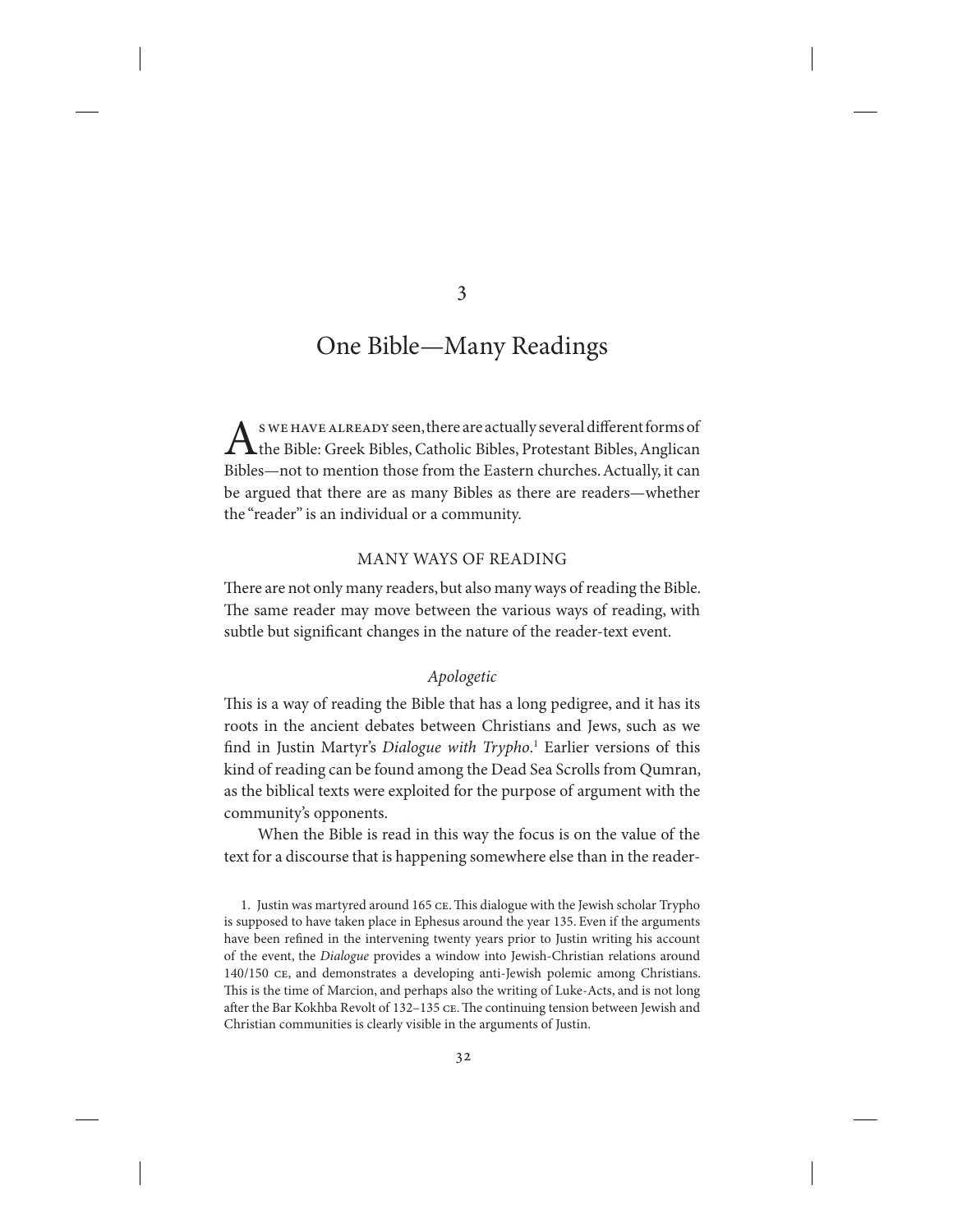text encounter. Closely related to the apologetic reading of Scripture is the use of biblical texts for evangelistic purposes. One modern equivalent of this way of reading Scripture is the roadside billboard with the injunction "Read your Bible!" Some contemporary church signs also engage in this way of reading the Bible.

## *Devotional*

There is also a long history to the devotional reading of the Bible, whether by individuals or by religious communities. With the availability of cheap printed Bibles and increasing levels of literacy in the population, daily Bible reading schemes have proved very popular—especially in Protestant and Evangelical traditions. The spiritual discipline of Lectio Divina is increasingly being recovered among religious progressives as an appropriate way to read the Bible devotionally.<sup>2</sup>

When the Bible is read in this way there is an authentic engagement of reader and text in the quest for a religious experience. The goal is not so much to acquire information as to foster a relationship between the reader and God and to grow in personal wisdom for holy living.

# *Doctrinal*

From at least NT times, and probably much earlier, the Bible has been read to deduce and validate the beliefs of the reader. The NT authors were clearly skilled in this way of reading the Greek Bible, even if some of their ways of reading the Scriptures fail to persuade today. Given the nature of the reader-text relationship, what one person finds cogent in their personal and historical situation will not necessarily resonate with someone from another context. Some modern theological texts still cite specific Bible passages prolifically, but in less conservative contexts the mere citation of a phrase or a paragraph from the Bible carries little weight. A critical reader of the Bible these days is more likely to focus on underlying themes, theological trajectories, and general thrust of the Scriptures. This is particularly so when dealing with questions not directly addressed in the Bible, or where the literal meaning of a biblical passage seems at odds with contemporary knowledge and values.

2. The Order of St. Benedict Web site (http://www.osb.org/lectio) offers a range of resources for people wishing to know more about this spiritual discipline, including texts recommended as suitable for reading in this manner.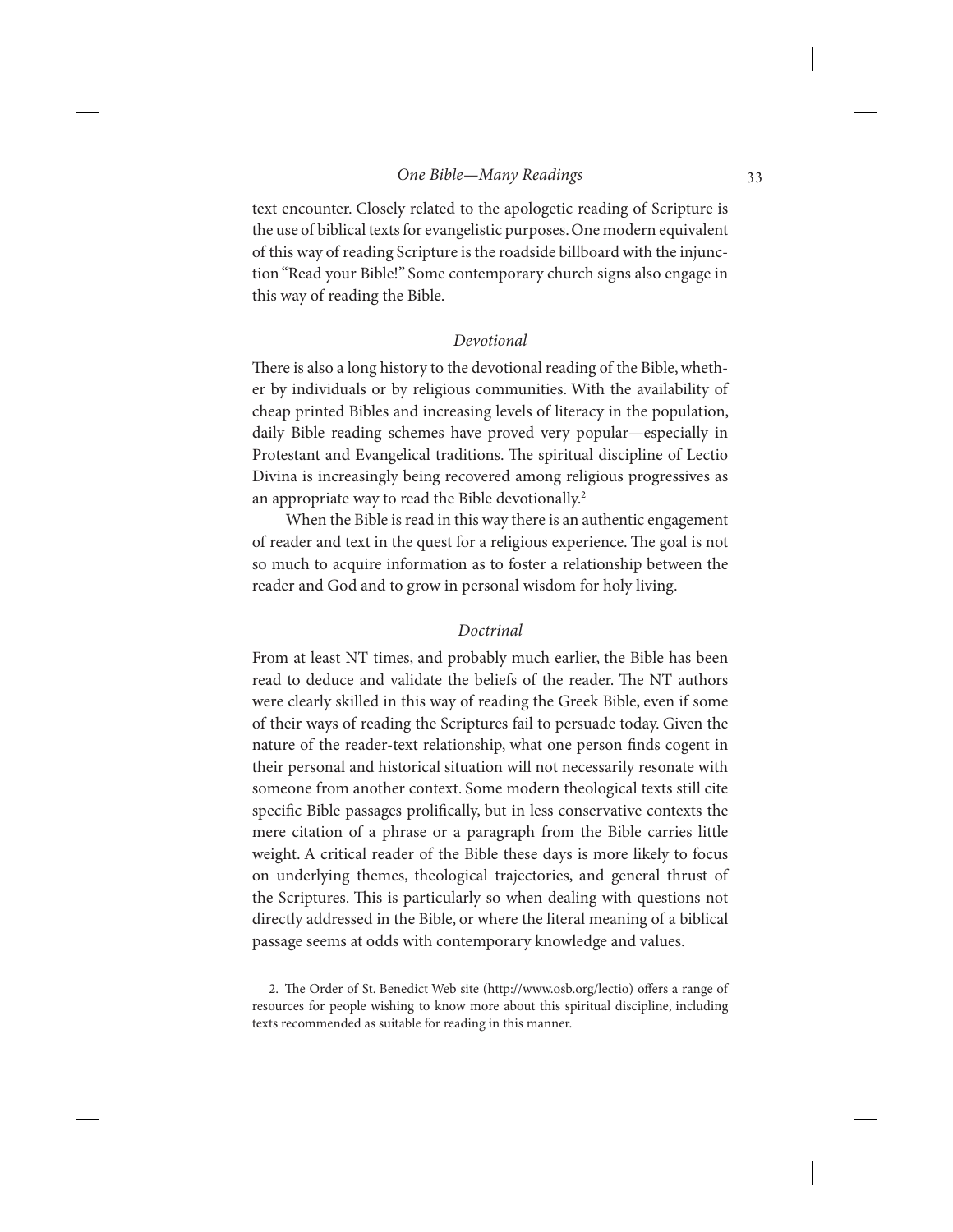## *Liturgical*

The Bible is read in two distinct ways for liturgical purposes. The first and most obvious way is when passages are chosen for reading in the community gatherings. This practice has its roots in the synagogue of the Second Temple period, as Diaspora Jews gathered for prayers. Early Christians continued this practice, and at least some of the NT writings can be understood as being prepared for reading in these gatherings. This characteristic way of reading the Bible has directly assisted in the preservation of the Bible. As mentioned earlier, the majority of surviving biblical manuscripts are actually lectionaries—rather than complete copies of the Bible. The second and less obvious way that the Bible has been read for liturgical purposes has been for the creation of liturgical texts and in the development of the liturgical year.

## *Historical*

Up until the Enlightenment it was widely assumed that the events and people described in the Bible were actual events and real historical persons. Partly in response to the criticism of religious authority, and partly as a reflection of the spirit of the times, Christian theologians increasingly began to read the Bible as a historical text. For instance, the idea that the Gospel of Mark was the first of the NT Gospels to have been written was welcomed because that seemed to suggest that Mark's simpler account of the Jesus story got us closer to the historical Jesus of ancient Galilee. Similarly, the earliest proposals for ancient written sources in the Pentateuch were partly inspired by a wish to demonstrate the antiquity and authenticity of the biblical traditions, not out of any desire to undermine confidence in the Bible.

The historical-critical method that flourished in the nineteenth and twentieth centuries encouraged scholars and clergy to read the Bible with at least one eye on the historical context and the literary history of the text. When the Bible is read in this way the focus again moves away from the reader-text event to another external reality—perhaps the ancient world of Palestine in the thirteenth century bce, or maybe the religious situation in Galilee around 25 ce. While historians will quite properly find the Bible to be a major historical artifact, a historical reading of the Bible is not so much a religious activity as an academic research project.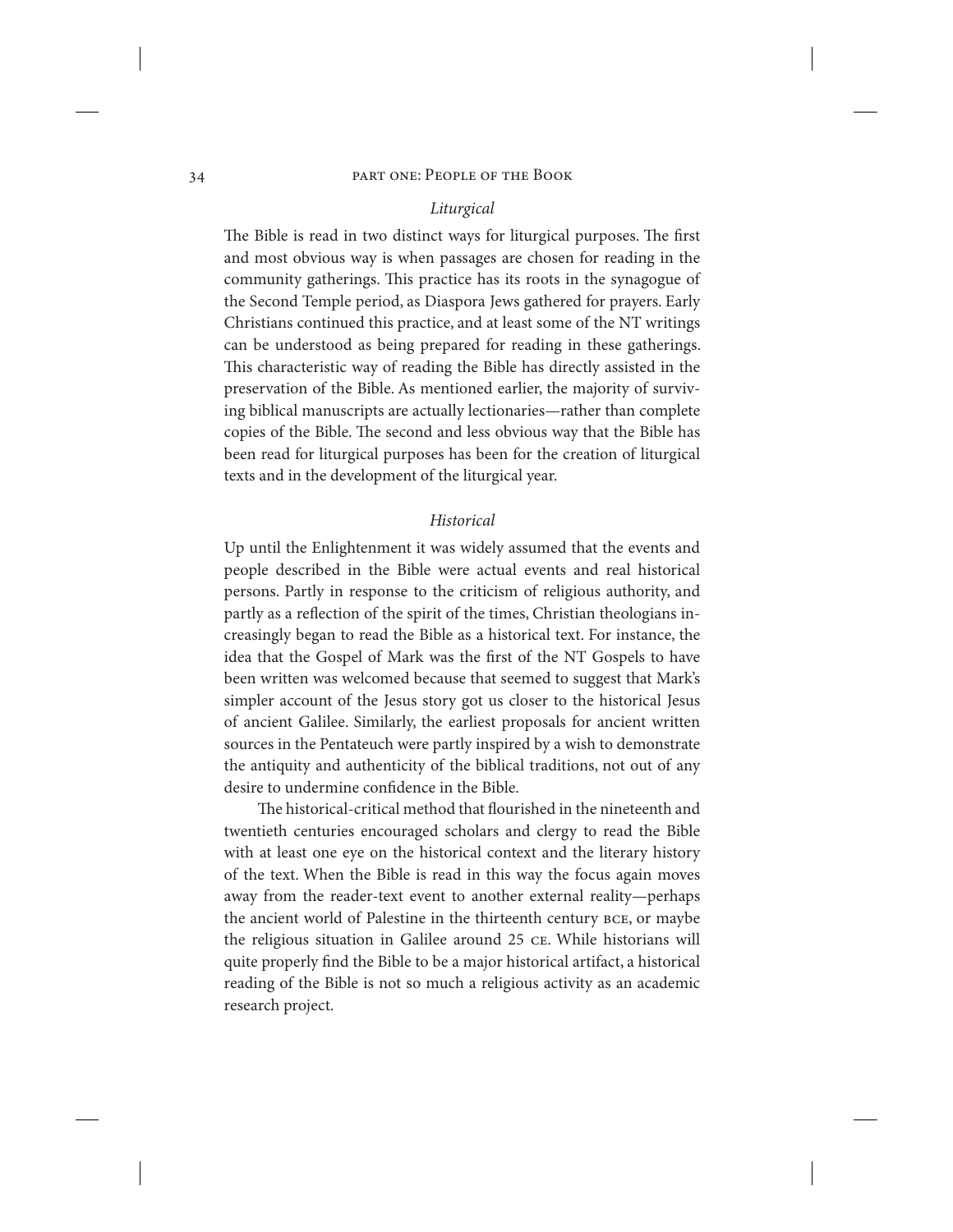# *Aesthetic*

It is also possible to read the Bible as fine literature and to appreciate its contribution to the fine arts. Some knowledge of the Bible is essential to appreciate the great Western literary and artistic works. Quite apart from its religious value, the Bible has a literary afterlife whose effect continues to be felt in the arts, in literature, and in everyday speech. Being a "good Samaritan"—or even just a "Samaritan"—has a positive meaning in our increasingly secular society even if its biblical origins are no longer appreciated.3

## Major Barriers to Reading the Bible

Apart from the chronic shortage of discretionary time for reading by "time poor" westerners in two-income households, or the cultural shift from the printed page to digital information, there are a number of major barriers for anyone wishing to read the Bible. Four of them will be considered briefly here.

## *Time*

One of the most significant barriers to reading the Bible is the time gap between reader and composition of texts. Around 2,000 years separates the contemporary reader from the time when the NT texts were composed, and as much as another 1,000 years must be allowed for the OT texts.4 After such an extended passage of time, almost any text would become partly or wholly incomprehensible to a reader. Given how difficult we find it to read texts from as recent a time as the sixteenth and seventeenth centuries, or Chaucer's *Canterbury Tales* from the fourteenth century, it is clear that the simple passage of time is itself a major barrier to reading the Bible. Neither profit nor delight is to be expected when the time gap is so large.<sup>5</sup>

3. For a fascinating example of the literary afterlife of a biblical book, see Sherwood, *Biblical Text and Its Afterlives*.

4. On more conservative estimates, another 500 years is required to accommodate Moses writing the Pentateuch (Torah) and even longer would be required if the formation of the patriarchal traditions are seen as taking shape prior to Moses—even if only in oral form.

5. The motif of "profit with delight" derives from Horace, *Ars poetica*, 343–44, and was used in the title of Pervo, *Profit with Delight*. The original lines from Horace are, "The one who combines profit with delight / equally pleasing and admonishing the reader, captures all the plaudits."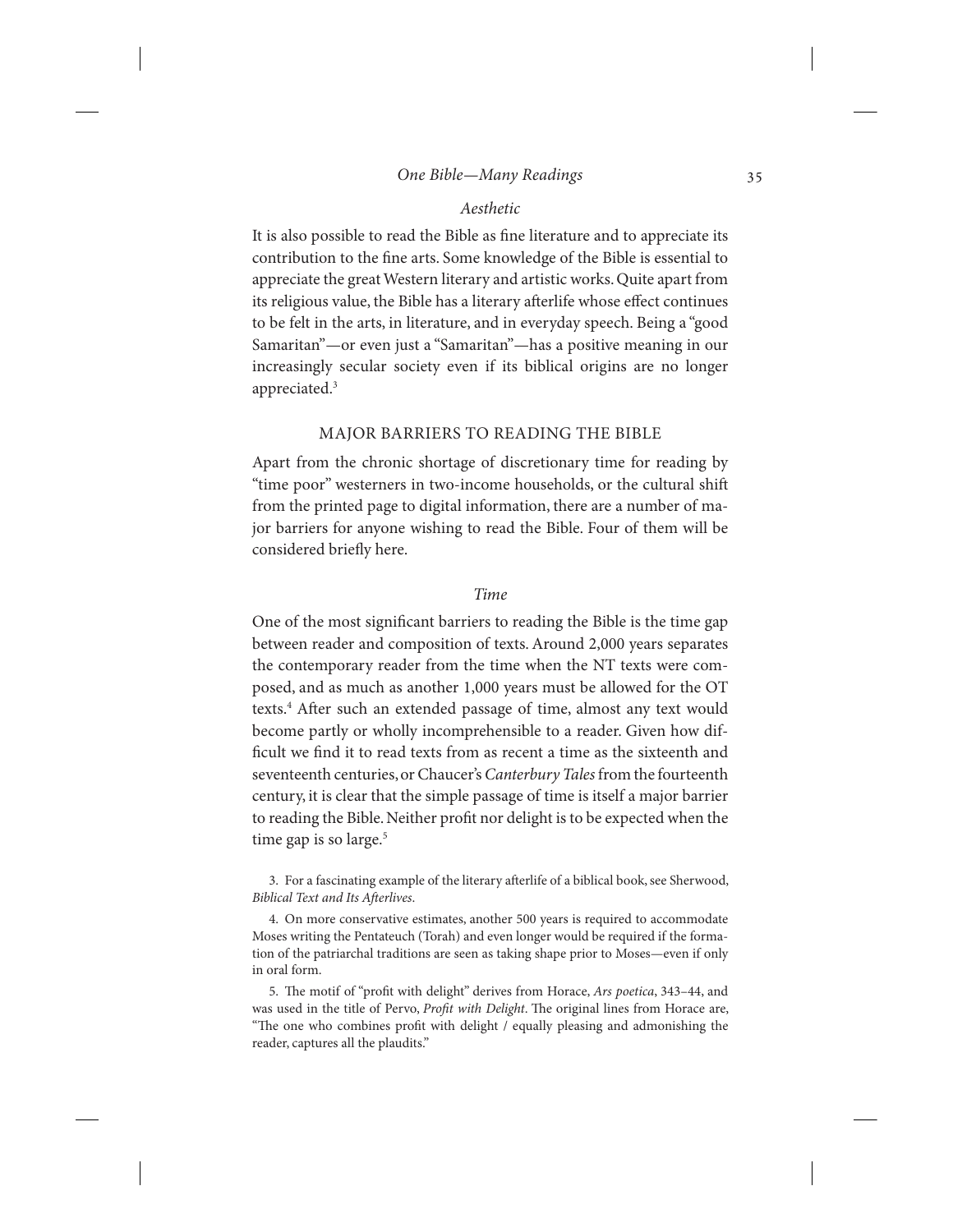## *Location*

One problem that is exacerbated by our chronological distance from the ancient texts is the social and cultural location of modern readers. This includes our physical distance, since people from outside the Holy Land will simply not appreciate the nuances of distance, physical relations, and geographical variation that may be embedded in the biblical texts. However, the larger problem is our social and cultural location in the modern West.

Our society is simply not organized in the same way as the societies in which the Bible took shape.<sup>6</sup> Our cultural norms are significantly different, and becoming more so as biblical knowledge in the general population drops. In addition to the decline in biblical literacy, there has been a parallel loss of classical knowledge. This further limits our capacity to engage with the literary art of the biblical writers, since *mimesis*—imitation of the Greek classics such as Homer through intentional intertextual references<sup>7</sup>—was such an important part of ancient literature, including the New Testament.

The knowledge that we now possess about everything from cosmology to psychology, not to mention health sciences and digital technology, puts us in a very different "space" from the authors and their earlier generations of readers. While these factors do not prevent us from reading the Bible, they complicate the process by generating a kind of hermeneutical static that disrupts and distorts the reader-text event.

## *Language*

One of the more obvious barriers is the simple fact that the Bible was written in ancient languages: mostly Hebrew, but with some Aramaic, in the case of the Old Testament; and Koine (common) Greek in the case of the New Testament. When we consider the NT material attributed to Jesus there is a further complication since he presumably spoke mostly in Aramaic, and yet his sayings were preserved only in Greek.<sup>8</sup> Between

6. For a helpful introduction to these issues as they relate to Palestinian society in the time of Jesus, see Hanson and Oakman, *Palestine*.

7. For an accessible introduction to mimesis, see MacDonald, *Does the NT Imitate Homer?*

8. In some cases, sayings attributed to Jesus survive only in translations from the Greek into a third language. For example, the 114 sayings (*logia*) that comprise the *Gospel of Thomas* were preserved in Coptic, although some fragments of an earlier Greek version have also been found.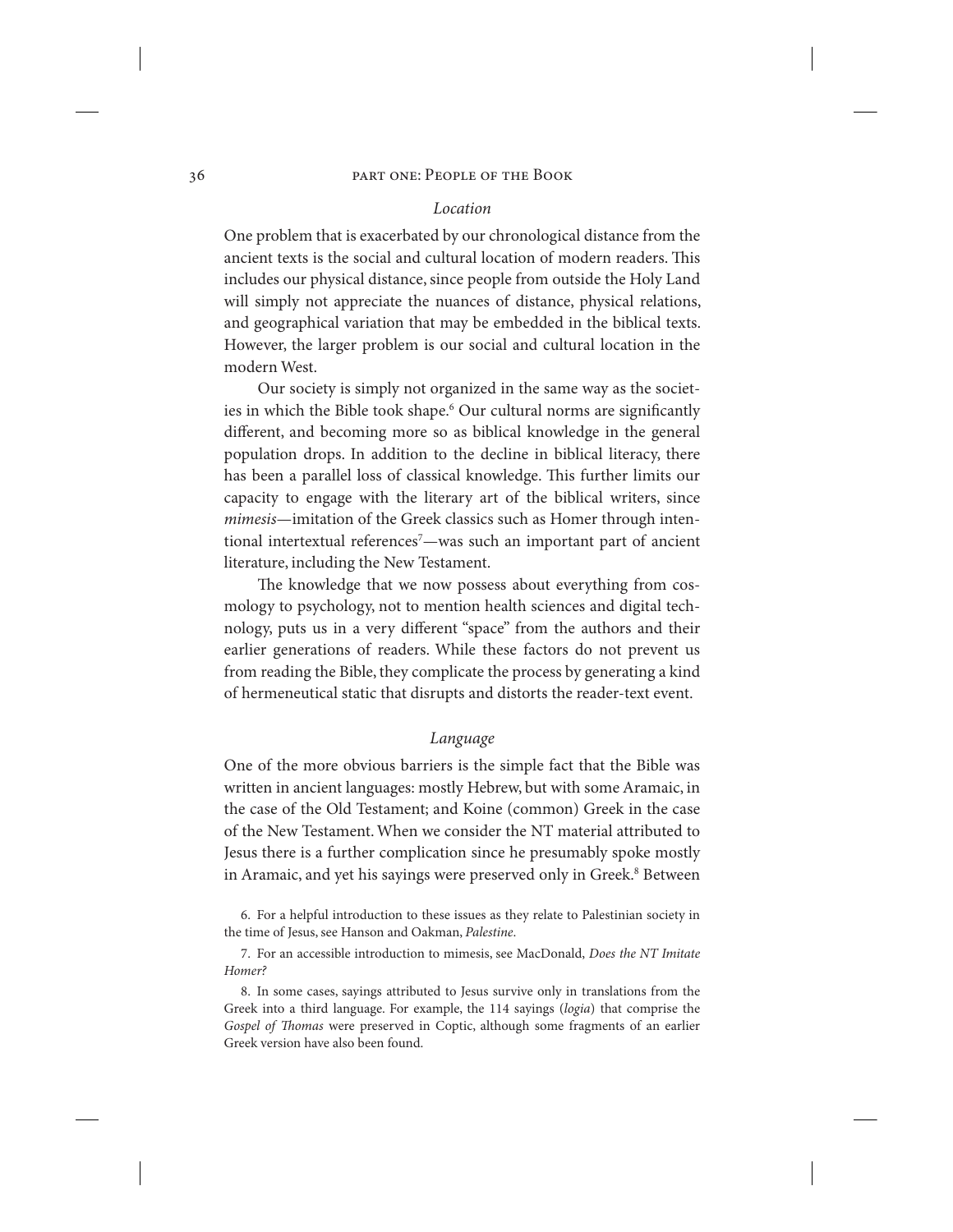the earliest extant biblical manuscripts and our modern Bibles stands a series of copyists and translators, some of whom had limited skills with ancient Hebrew and Greek. Even when the language skills were not lacking, it remains the case that no translation can do full justice to the original text. The Italian proverb—*traduttore, traditore*, "the translator is a traitor"—aptly captures this problematic dimension to reading the Bible in any language other than Hebrew/Aramaic and Greek.<sup>9</sup>

# *Beliefs*

Finally, we need to note the way that our own beliefs interfere with our capacity to read the Bible. There are two major ways that this happens. First of all, our beliefs—including our worldview—can act as a filter and prevent us from noticing some aspects of the text. I may not notice that the Bible has an anthropocentric bias that privileges human beings over other life forms, including the Earth herself. I may not see the sustained discrimination against women, if my theological value system has accepted this as simply the ways things are. I may not be concerned at the violence visited upon the Egyptians (or the Canaanites or unfaithful Jews), if my worldview accepts such "mighty acts of God" as normal or even desirable.<sup>10</sup>

The second way that our beliefs may interfere with our capacity to read the Bible is our capacity to project our beliefs and practices onto the Bible. Someone who understands Jesus to have been the incarnation of the Second Person of the Trinity may find it hard to avoid attributing to Jesus the knowledge and power usually thought to be attributes of God.<sup>11</sup>

9. This axiom is sometimes attributed to no less a figure than Jerome, the patron saint of translators. See Metzger, "Theories of the Translation Process."

10. Despite the numbing effect of our unexamined worldviews, we can sometimes find ourselves jolted out of our comfort zones so that we notice the blazingly obvious. For me, one such event happened as I participated in the celebration of a Eucharist in the corner of a hotel lobby on the shores of the Suez Canal. Not surprisingly, whoever was responsible for the selection of readings for that service chose the account of crossing of the Red Sea by Moses and the Israelites in Exodus 14. We were to make a similar journey later that morning, although we would travel in a bus and cross the sea by a tunnel. As I listened to the Bible passage with its account of the dead bodies of the Egyptians strewn on the shore, I became aware of our context—an Egyptian hotel, staffed by Egyptians. Suddenly, "Thus the Lord saved Israel that day from the Egyptians; and Israel saw the Egyptians dead on the seashore" (Exod 14:30) seemed grossly inappropriate, and it has remained so for me ever since.

11. This instinct is partly responsible for the veneration of the "words of Jesus" within the NT Gospels. While the entire text is canonical and of equal biblical authority,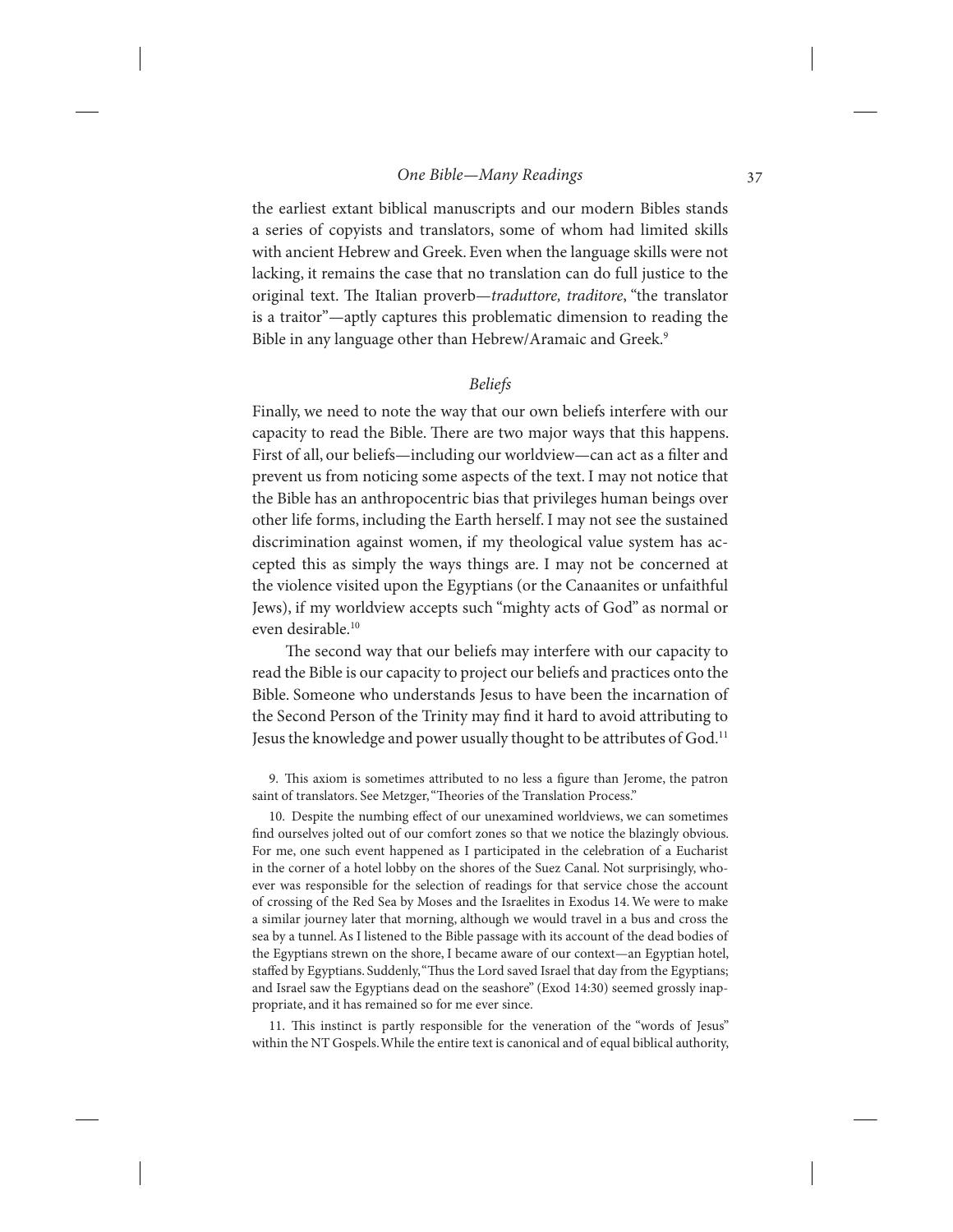The Old Testament is especially susceptible to spiritual hijacking, as Christians find references to Christ (and to the Trinity) in so many places.<sup>12</sup> Christians from liturgical churches will see references to sacraments and other liturgical practices in the NT writings, while Evangelicals will find passages that reflect and reinforce their own focus on personal conversion. Naturally Pentecostals will focus on passages that fit with their own practices and beliefs, while those Christians with a commitment to social justice will find their own priorities writ large in Scripture.

Over the centuries, Christian scholars have developed an array of intentional strategies to resolve these complications. We briefly reviewed some of these in the previous chapter, but will now consider in more detail the range of hermeneutical methods that have been developed, including some of the more recent trends that privilege the reader over the text or the world of the text.

# The Three "Worlds" of the Bible

Sandra Schneiders has proposed the helpful metaphor of three biblical "worlds"—the world *behind* the text, the world *of* the text, and the world *before* the text.<sup>13</sup> I have found those three categories a very helpful way to introduce people to the various critical approaches to biblical interpretation. In what follows, the major hermeneutical methods are related to one or other of these three worlds.14

the words of Jesus are sometime printed in red as if they had some special status. The Jesus Seminar adopted and modified this pious practice for its own purposes, choosing to rate the authenticity of the sayings and deeds attributed to Jesus on a four-point scale: Red, Pink, Grey, and Black.

<sup>12.</sup> This practice is already seen in Paul, writing just twenty or thirty years after Easter. In 1 Corinthians 10 Paul claims that Christ was the miraculous rock that followed the Israelites for forty years in the wilderness, supplying their needs for copious quantities of pure drinking water: "For they drank from the spiritual rock that followed them, and the rock was Christ" (1 Cor 10:4). Paul is actually citing a Jewish midrash rather than the OT books of Exodus, Leviticus, or Numbers; but his instinct was to recognize the presence of Christ in OT stories. We find Luke doing a similar thing when he has Peter citing the Psalms in the Pentecost sermon in Acts 2.

<sup>13.</sup> Schneiders, *Revelatory Text*.

<sup>14.</sup> For an excellent introduction to these different methods, see Hayes and Holladay, *Biblical Exegesis*.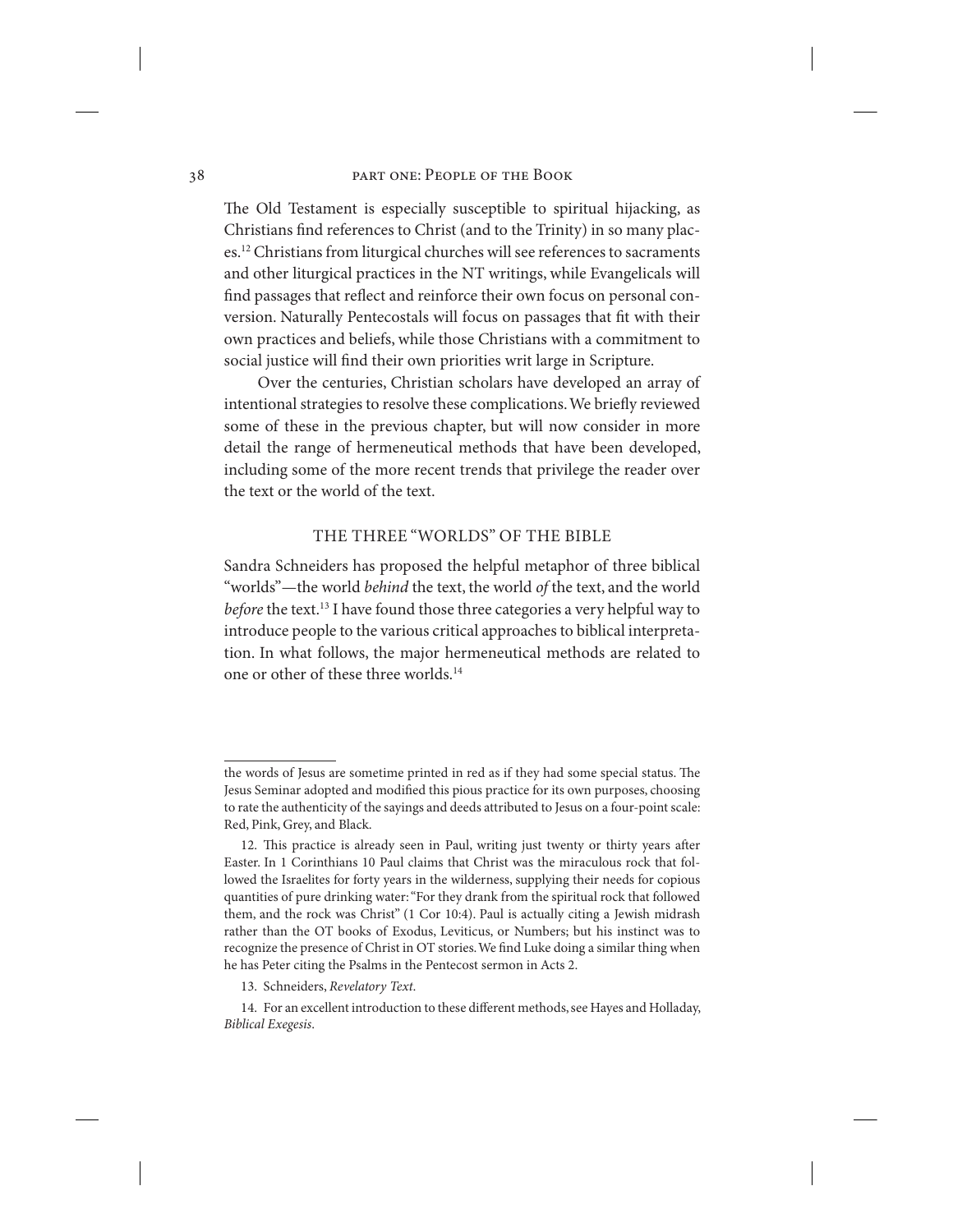# *The World behind the Bible*

These are hermeneutical methods that focus on the people, events, and issues that created the text. This includes what we know about the community that created the traditions in the books, questions of historicity, as well as the wider historical context of the texts, their authors, and their readers.

# TEXTUAL CRITICISM

The focus of this hermeneutical method is the reliability of those ancient versions of the Bible from which our modern critical texts are created. "Reliability" in this context involves the extent to which we can be confident that the underlying texts are accurate, complete, and have not been distorted by accidental or intentional changes, including additions or omissions.

This method has often worked on the dual assumptions that there was an original version of each text, and also that the original reading of every phrase has survived somewhere in the haystack of biblical manuscripts, lectionaries, and Scripture citations in other writings. However, as our appreciation of the nature of ancient written texts in antiquity becomes more nuanced, textual criticism can also be used to trace the reception history of the Bible—including the variant forms of different passages, that are now valued for their own sake rather than being traded like chips in an academic version of a futures market.

The major theological consequence of textual variation is that there can be no claim that any version of the Bible is free of error. For the average Bible reader the practical consequence is that the Hebrew and Greek texts used as the basis of almost all modern translations of the Bible are more reliable than those available at any earlier time in history. Most of the variants do not involve significant theological issues, although some do—and many are worth noting when we read the Bible.15

15. For instance, while drafting this chapter I attended a conference at which one of the speakers presented a complex interpretation of human nature and of the death of Jesus, centered around the saying found on the lips of Jesus in some ancient copies of Luke: "Father, forgive them; for they do not know what they are doing" (Luke 23:34). However, that statement is not found in all ancient copies, and the best explanation of the discrepancy seems to be that the statement was added later in the history of Luke-Acts being accepted as a canonical work. In particular, Luke 23:34 seems to be a case of Jesus needing to be portrayed as at least as generous in his attitude to his tormentors as Stephen is in Acts: "Then he knelt down and cried out in a loud voice, 'Lord, do not hold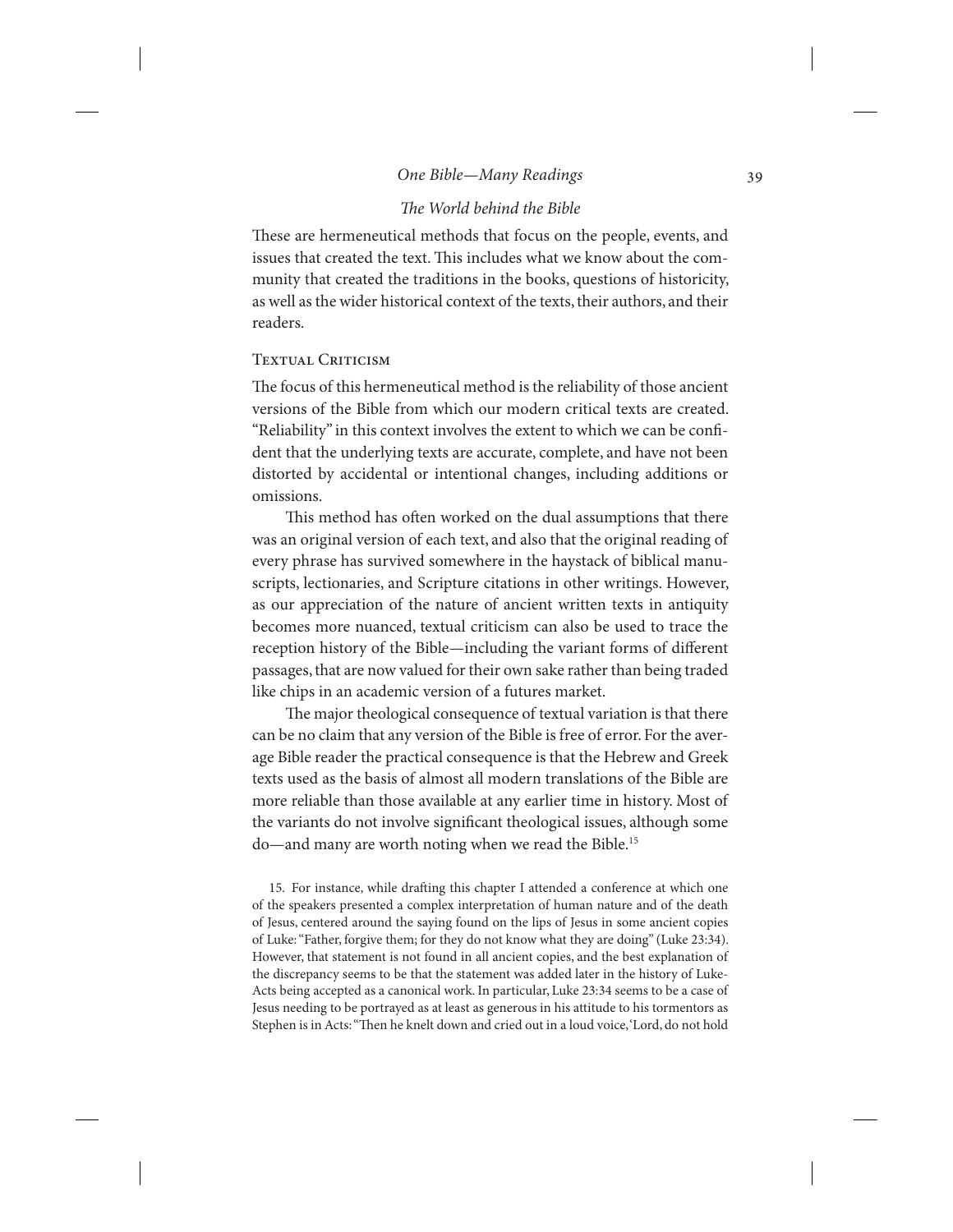Paying a modest level of attention to the information tucked away in the marginal notes of most modern Bibles will alert the reader to the more important textual variations. Another tactic to discern textual variations that have some importance for you as a reader is to compare more than one translation, especially translations from different theological perspectives. Having a set of reference Bibles—a Jewish translation for the Old Testament, as well as diverse Christian translations can be most helpful in such cases.

#### SOURCE CRITICISM

In some parts of the Bible it seems that older traditions have been used to create the passage we are reading, or even that two or more authors have used the same earlier material. Source criticism is the careful study of the texts to identify when earlier sources may have been used, and it seeks to determine the extent of the recycled material as well as its origins.

Occasionally the presence of an older source is both clear and explicit, as happens in 1 Cor 11:23–26, where Paul begins, "For I received from the Lord what I also handed on to you, that . . ." As we have seen, the author of Luke and Acts begins by acknowledging that he has drawn on earlier accounts when preparing his own version of events.<sup>16</sup> However, most of the time the presence of an older source is not accepted by everyone who studies the passage. Even when it is agreed that a source has been used, there may be disagreement about the character, extent, and origins of the source.

Source criticism was a very important tool for critical scholarship in the nineteenth century, but it has less influence within biblical scholarship these days.<sup>17</sup> One area where it remains very important is

this sin against them.' When he had said this, he died" (Acts 7:60). It is hard to imagine any scribe deleting the statement from the lips of Jesus in Luke 23 had it been there from the beginning, whereas it is easier to imagine a scribe adding the words to Luke's account of the crucifixion in order to match the dying words of Jesus with those of Stephen. However that puzzle is resolved, the text of Luke 23:34 is sufficiently unreliable to make it most unsuitable as the basis for the complex theological arguments of the presenter at the conference I was attending. At the very least, a careful interpreter would acknowledge that the verse is suspected of being a later addition.

<sup>16.</sup> Luke 1:1–4.

<sup>17.</sup> The Documentary Hypothesis, with its four great sources—J, E, D, and P—is no longer seen as one of the "assured results of critical scholarship" when it comes to critical explanations for the origins of the Torah (also known as the Pentateuch). The more influential current explanations will be briefly considered in chapter 5.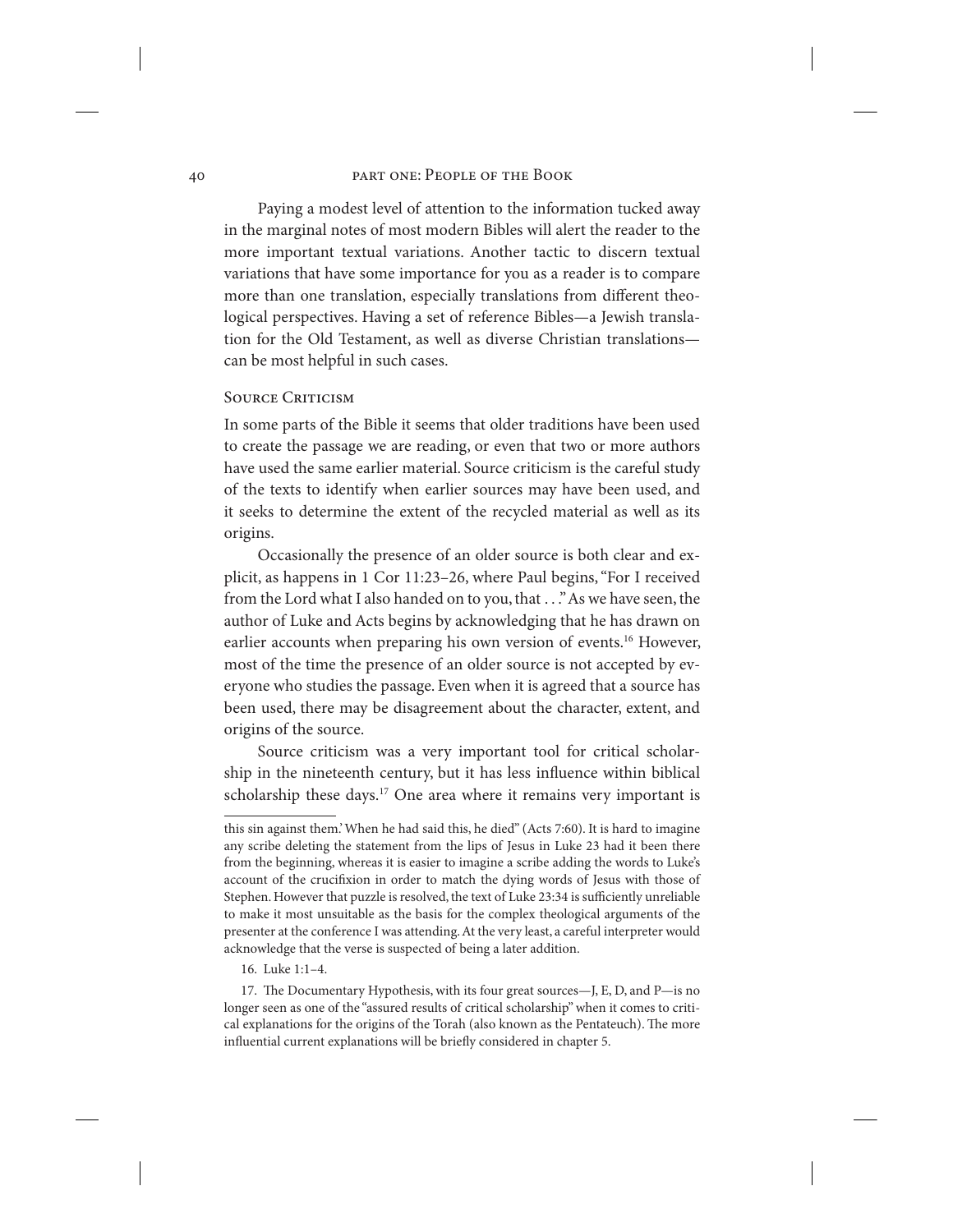study of the Gospel traditions, since Mark is widely agreed to have been a source used by both Matthew and Luke; and they may also have used another source—simply referred to as "Q." More on all that when we get to chapter 9.

In the meantime, it may be worth noting that the possible use of older sources actually adds depth to the biblical accounts and also reminds us that these texts arise out of the shared experience of ancient religious communities rather than the creative imagination of a gifted individual. Of course, the focus of source criticism is to look behind the finished form of the Bible and to answer a different set of questions: Where did these ideas come from? Who first formed these ideas and what was their history prior to becoming part of the Bible? What can we learn from this that will help us engage better with the Bible, and listen more clearly for the whisper of the Spirit?

## FORM CRITICISM

Form critics seek to go beyond the conclusions of source criticism, and they use the form (or genre) of the biblical texts to identify the original life setting of different traditions.<sup>18</sup> Using the insights generated by this method, the form critic can assist us in understanding how a particular tradition was used in ancient Israel as well as how its use in the Bible serves to express the message of the author.

Once the opening chapters of the Bible are understood as sacred myth that presents the primeval stories of creation and human origins, we can appreciate them as Scripture without expecting them to be scientifically correct or historically accurate. The genealogies can be understood as ways of mapping relationships between nations, tribes, and clans—rather than being historical documents. Legends about the ancestors may have more to do with rival claims by competing sacred sites than with the travel itineraries of the ancestors.

While form criticism can seek to prove too much, it can also be profoundly helpful. Simply to recognize that the Bible includes many different literary forms and that each of them needs to be read with sensitivity to its character and purpose is a major step forward in biblical literacy.

<sup>18.</sup> Writing around 1900, Hermann Gunkel (1862–1932) applied this new critical method to the study of Genesis. He was later to make an immense contribution to the study of the Psalms by his application of form criticism to those texts.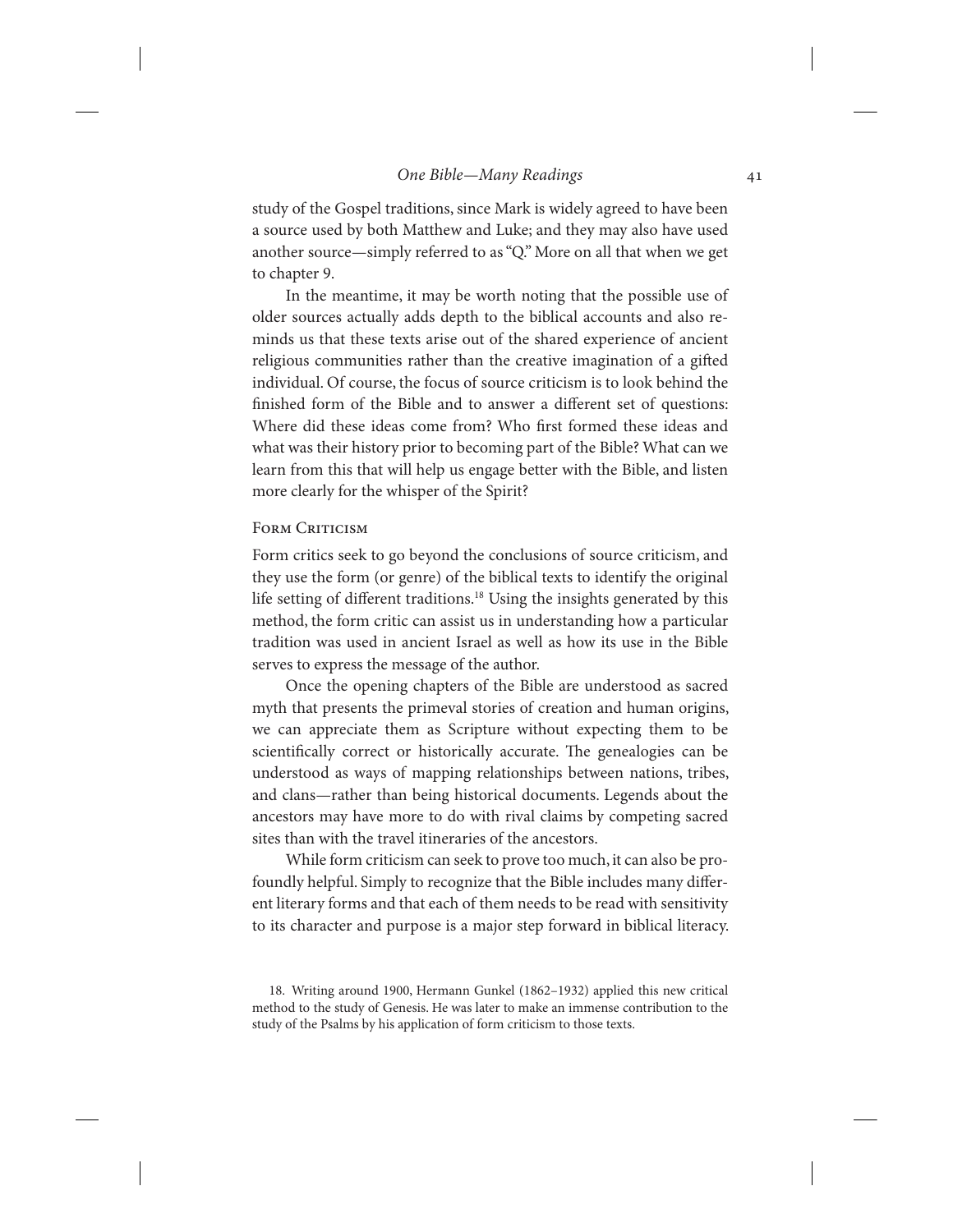Form criticism is one of the ways that we can liberate the Bible from our expectations and allow the Bible to speak to us in its own terms.

## **REDACTION CRITICISM**

As critical scholars absorbed the insights flowing from source criticism, and form criticism it became apparent that the person who gathered all these traditions together and chose material of particular genres to communicate their message actually exercised a very important role in the creation of the Bible. These were gifted authors, not simply mechanical editors combining traditions without any sense of the new work being created. These "redactors" had a message to convey and often gave the older sources and genres a particular spin.

As we shall see in chapter 6, the so-called Deuteronomistic redactor who compiled the great story of Israel that runs from Joshua, through Judges and 1 & 2 Samuel, to 1 & 2 Kings, was himself shaped by the theology of Deuteronomy. In telling the story, he assesses leaders by the criteria expressed in that book, and successfully conveys an interpretation of Israel's history: it was a mistake to develop kingship, and Israel should always follow the prophets! In the New Testament, each of the Gospel writers was a redactor who reworked older traditions—both oral and written—to communicate their particular interpretation of Jesus, of discipleship, and of mission.

## SOCIAL-SCIENTIFIC STUDIES

This term covers a number of disciplines, including anthropology, archaeology, history, literature, psychology, and sociology. In particular, the insights from all these disciplines are combined to create models of the ways in which things happened in ancient societies. In the case of Galilee around the time of Jesus, questions such as the following might be considered.

Why did Jesus spend so much time among the fishing villages around the northern edge of the Sea of Galilee? How did the fishing industry contribute to the economy of Galilee in the time of Herod Antipas? How well integrated with the temple program in Jerusalem were the towns and villages of Galilee? How "Jewish" were the Galilean villages, and how strong was the influence of Greco-Roman culture in that area at that time?<sup>19</sup>

19. For a helpful introduction to such an approach to the study of Jesus, see Hanson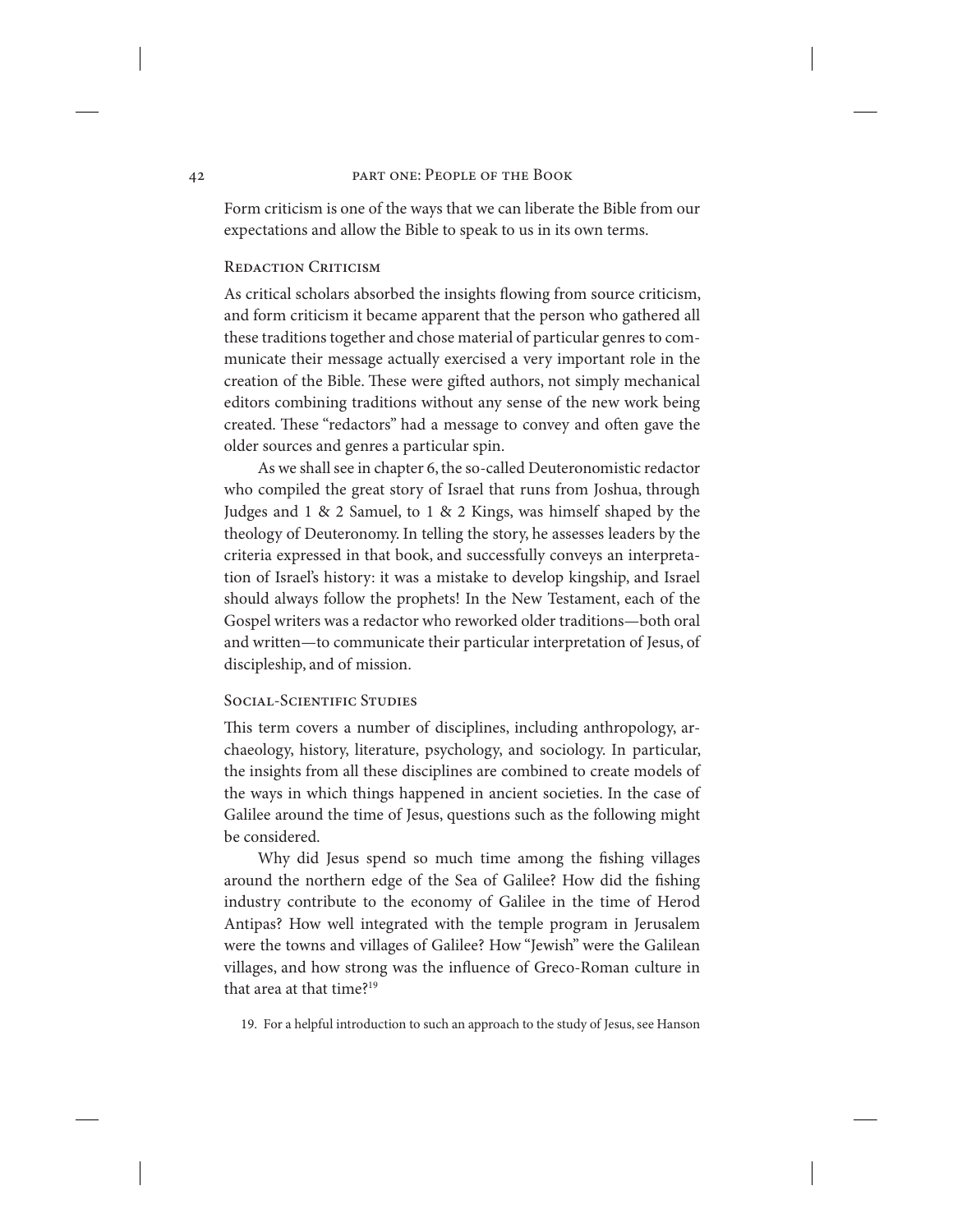The next chapter will explore some of the ways that a social-science approach can assist us as modern readers of these ancient texts. However, like the other methods already reviewed in this discussion, social-science studies also tend to draw attention away from the text and away from the reader. Fortunately those affects can be ameliorated by a judicious mix of methods to attain a better balance.

## *The World of the Bible*

These hermeneutical methods focus on the literary form of the text and pay special attention to the symbolic universe that is created within the text.

# LITERARY CRITICISM

In one sense this term can apply to most of the methods for reading the Bible critically, but it has a narrower sense that we shall consider here. The essence of literary criticism—sometimes called "New Literary Criticism" to distinguish it from the larger and more traditional sense of the term—is that it gives priority to the existing literary character of the Bible rather than the text's prior history.

The text is to be read for its own sake, and not as a way to find out something about the past. Nor should the meaning of the text be identified with what the critic suggests as the historical sense of the text in its original context. When we adopt this method we want to appreciate the Bible as literature and to read it in the same way as we would any other significant piece of literature.

As literature, the Bible is both a classic text in its own right and also a text that has influenced many other books. Literature—whether a narrative, a play, or a film—can create a fictional world within which characters act in particular ways, certain things are possible, and particular values operate. The reader can enter the world of the text and experience herself identifying with one character or another, sharing their hopes and fears, adopting the values of the literary world for herself in the real world, and even coming to accept that certain things are possible (or impossible) in everyday life because of their role within the world of the story.

and Oakman, *Palestine*. An especially readable account of Jesus drawing on a social science approach is to be found in Theissen and Merz, *Historical Jesus*.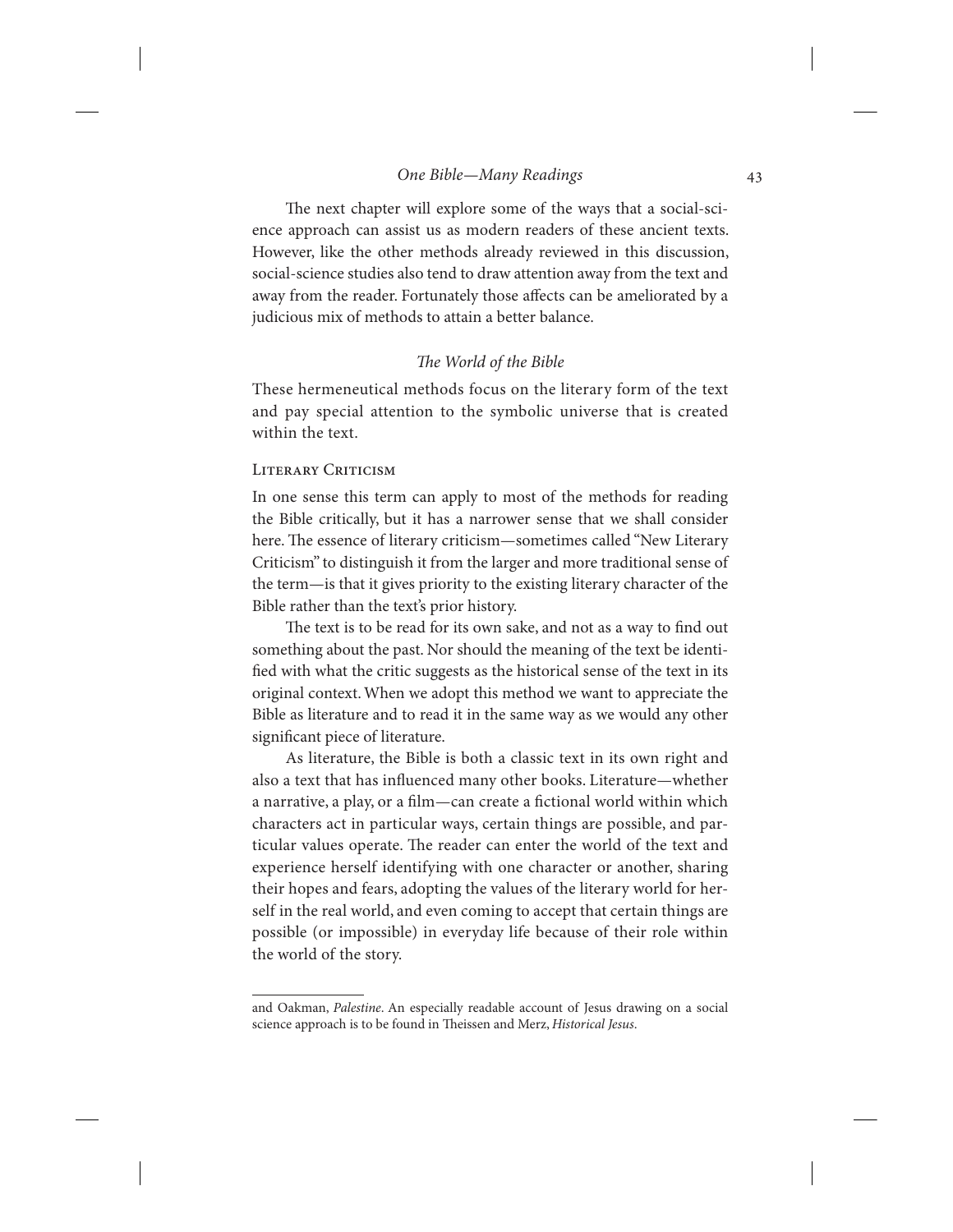# NARRATIVE CRITICISM

Within the larger set of literary critical approaches, narrative criticism especially pays attention to the narrative (or story) dimensions of the Bible. It privileges the narrative for its own sake rather than as a way of learning about the world behind the text—even in nonnarrative passages, as a narrative may be implicit in a text that belongs to a different genre.

For many people it is easier to see how narrative criticism works in the case of a parable or short story told within the Bible. As we hear the parable of the lost sheep we suspend judgment (not worrying about whether this is a true story about a real shepherd who actually did lose one of his hundred sheep), and we go along with the story for the time being. We imagine how the shepherd may have felt, along with others who were looking forward to him finishing the day's work and joining them for an evening's diversions around the fireplace. We recall the economic value of even a single sheep to such animal herders, and we may even have some empathy for the lost sheep. The values of the shepherd impress themselves on us, and we resolve to practice such values in our own everyday lives. We may even draw the connection between the compassion of the shepherd and the steadfast love that we attribute to God.

## RHETORICAL CRITICISM

In ancient times rhetoric was a set of disciplines relating to oral discourse. Together with studies in grammar and logic, training in rhetoric was designed to prepare the student to present oral arguments in ways that would be persuasive. Naturally these skills could also be transferred to written argument. Rhetorical criticism pays special attention to the ways in which ideas are arranged within a document in order to present a convincing argument to the reader. This requires some knowledge of ancient rhetoric, but the focus remains on the final form of the text as we have it in our hands.

One area where rhetorical criticism has been especially helpful has been in the study of Paul's letters. By studying how these letters reflect and at times modify—the conventions of ancient rhetoric, we can better appreciate Paul's argument.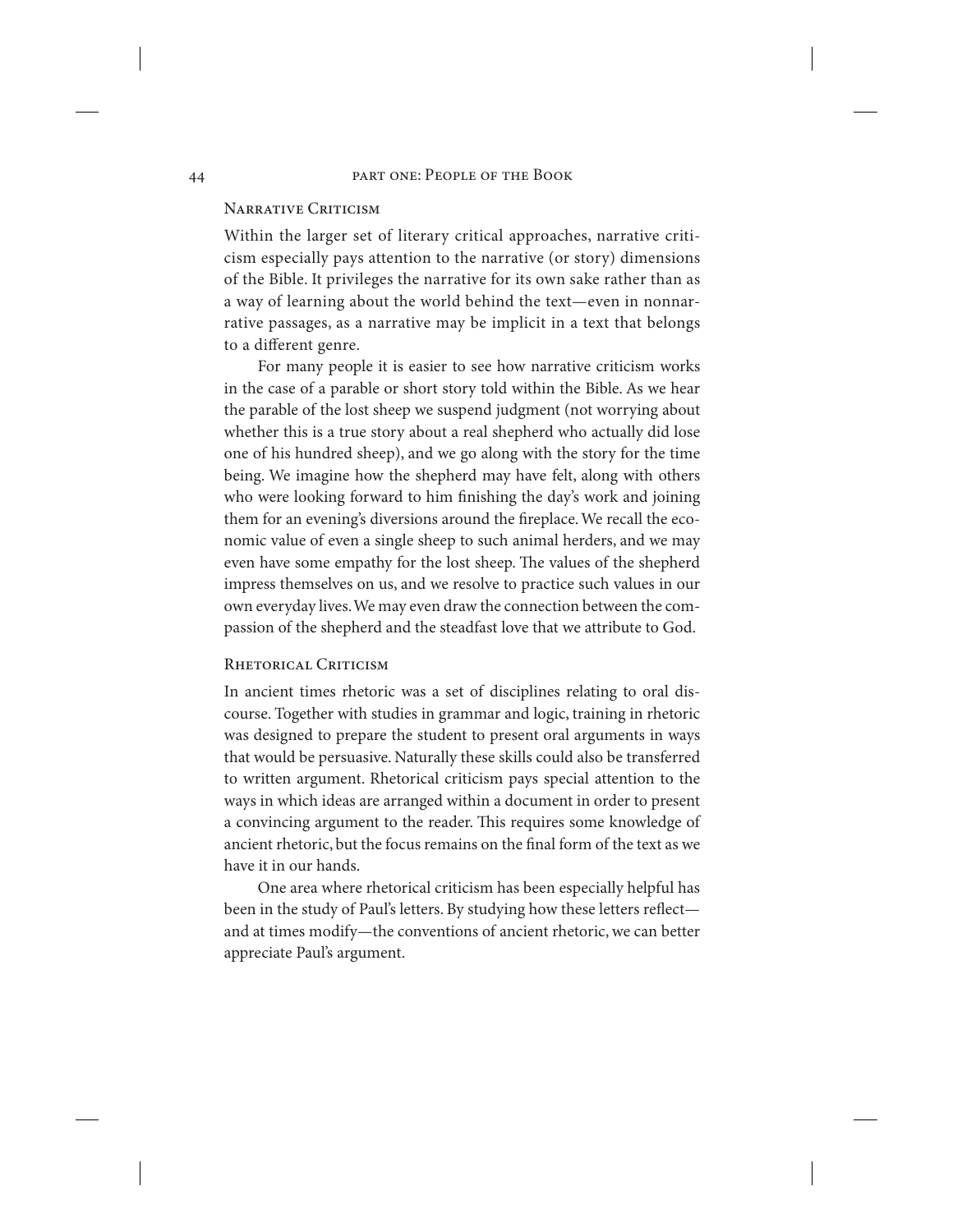## STRUCTURALIST CRITICISM

This is an example of a trend in wider literary and philosophical studies being adopted within theological studies and applied to critical study of the Bible. Certain structures can be identified in different kinds of literature, and it can sometimes assist in the interpretation if the reader focuses on the deep structures rather than the characters and other aspects by which the structures are expressed in a particular story.

For example, many complex stories can be analyzed to reveal a structure that involves a hero who is sent on a quest/journey by a sender. The mission on which the hero is sent may involve some good outcome for a third party beneficiary, but there may also be some reward for the hero on successful completion of the mission. In the course of the journey the hero will be assisted by various helpers and hindered by certain opponents. Such a structure can be found in many folk tales, and may also provide a way to interpret the Jesus story (sent by God, to save humankind; assisted by angels, disciples, etc.; but opposed by Satan, demons, and the religious authorities; achieving his heroic quest and being vindicated at the resurrection/ascension) or even a text as complex as the book of Revelation. In such cases, structuralist criticism may assist the reader to see the forest rather than be confused by the presence of so many trees.

## CANONICAL CRITICISM

This is our final example of a hermeneutical method that directs its attention to the world within the text. The canonical critic gives priority to the final canonical form of the Bible. This involves respecting a level of unity and meaning beyond the limits of individual books and their constituent passages. This approach also takes the religious significance of the Bible very seriously. The Bible is not simply to be read as literature, but as sacred Scripture that exists as a canonical corpus, where intertextual relationships can establish a canonical meaning greater than the meaning of the separate books within its covers.

For example, there is a canonical figure of Paul, constructed from the various references to Paul within the NT corpus—irrespective of what historical value those traditions may have. This "Paul" is represented in the seven authentic letters of Paul, the disputed letters, and the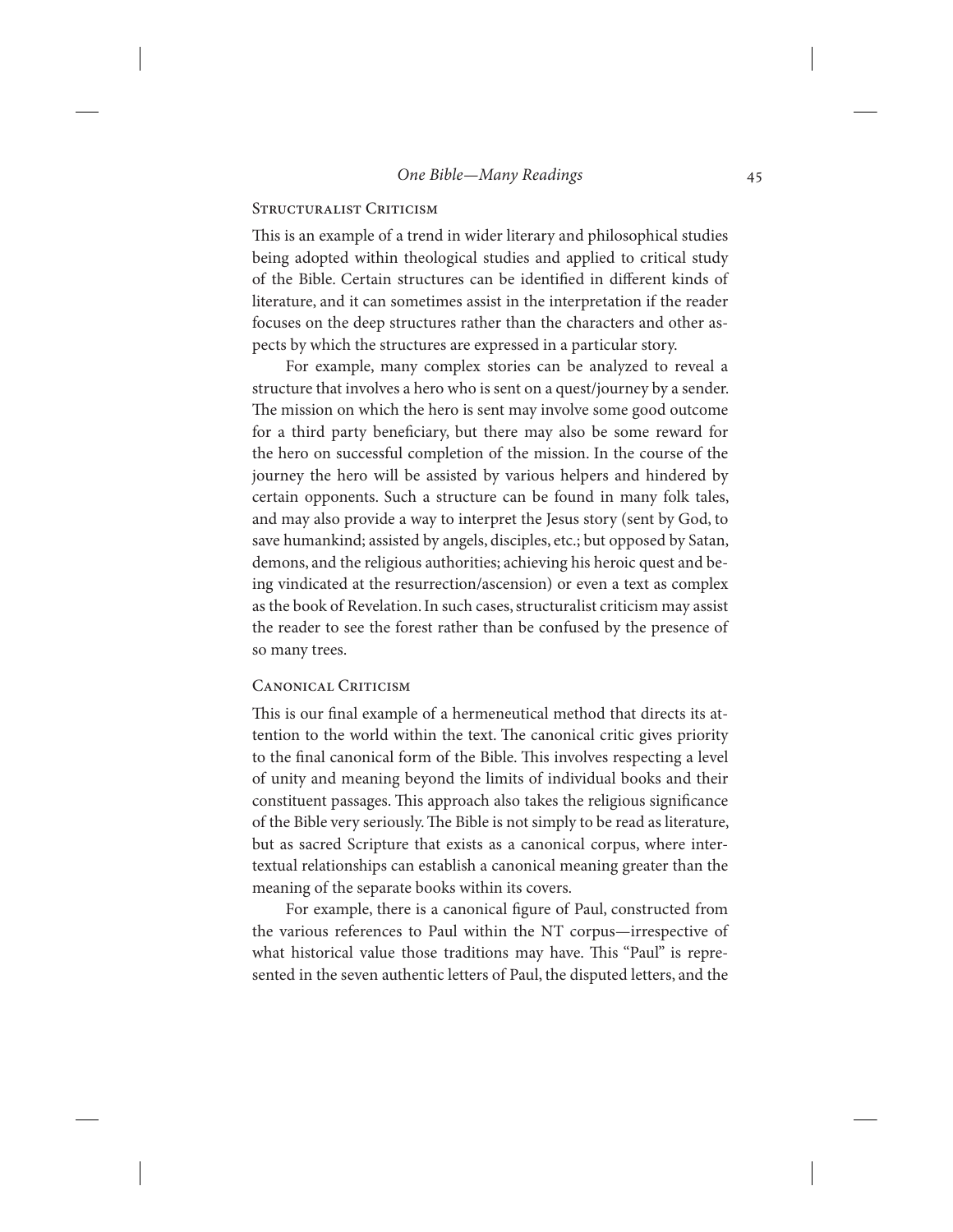Pastorals, as well as non-Pauline texts such as Hebrews and Luke-Acts.<sup>20</sup> Whether or not Paul of Tarsus would recognize this figure as a valid representation of himself, it is this canonical Paul that has inspired and puzzled Christians over almost 2,000 years.

## *The World before the Bible*

Finally we need to consider those hermeneutical methods that focus on the experiences, perspectives, and concerns that we bring to the Bible. In these methods, the focus is not on the Bible but on questions that we bring to the text—and that we expect it to address.

## Reader-Response Criticism

This is the most important of the hermeneutical methods that comprise this category. The core insight of reader-response theory is that meaning does not exist within the text (encoded there by the deliberate action of the author), but rather is created within the multifaceted relationship involving the author, the text, and the reader. In such an approach to the text, the Bible does not communicate anything by itself; but the act of reading the Bible can be an occasion of communication.

The actual reader (in our own time) is almost certainly not the intended reader that the actual author had in mind when the text was created. Equally, the implied author imagined by the actual reader may have very little in common with the actual author. This diminishes the significance of historical critical work to identify the actual author and the implied readers of a biblical book. Contrary to the literary critics, it also reduces the significance of the text in its own right as a literary artifact. Rather, the act of reading is privileged as the most important part in the communication event.

20. More on this when Paul is discussed in chapter 10. The seven authentic letters are 1 Thessalonians, Galatians, 1 & 2 Corinthians, Philippians, Philemon, and Romans. The disputed letters are Ephesians, Colossians, and 2 Thessalonians. The Pastoral Epistles are 1 & 2 Timothy and Titus. Together with Hebrews—that does not claim to be a Pauline text but was often attributed to Paul in the ancient church—and the pro-Pauline corpus of Luke-Acts, these books comprise a very large proportion of the New Testament. The "canonical Paul" is an amalgam of all these texts and has exercised a powerful influence over the church at different times in history.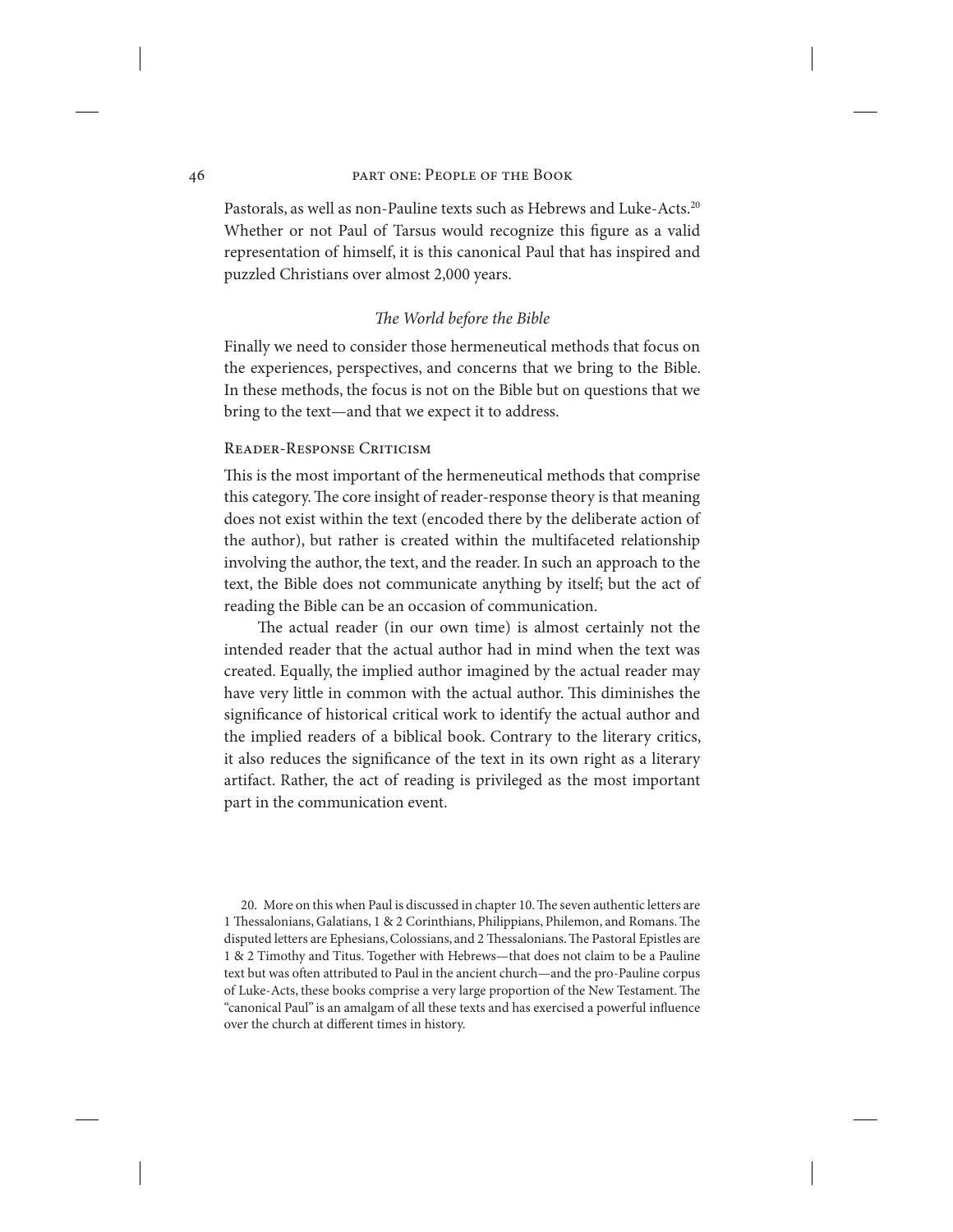# Feminist Hermeneutics

As its name suggests, feminist readings of the Bible are related to the "women's liberation" movement during the last third of the twentieth century. As women claimed a role in the academy and in the churches they brought new perspectives and new questions to biblical scholarship. These new perspectives and questions—rather than a distinctive method or some new findings about the Bible—are the most important aspects of feminist criticism. They also demonstrate why feminist hermeneutics belong in the third of the biblical "worlds," rather than either of the two earlier worlds.

Reading the Bible from a feminist perspective is not limited to women, although it is probably easier for a woman than for a man. It involves reading with a sensitivity to women's questions—whether they be contemporary women or women within the biblical narrative. Rather than approaching the text from the perspective of an ordained male academic, a feminist reading comes from the perspective of a woman often excluded from ordination (and with less power in the public life of the churches), more connected to the biological and social realities of family responsibilities, and with a more holistic sense of knowledge (with less of a bias towards "scientific and objective" notions of truth).

While feminist scholars tend to focus on the world before the text, they have also been influential in the other domains of biblical scholarship. Feminists have deployed a "hermeneutic of suspicion" to probe the text for clues about the place of women in the communities that generated and first received the Bible. They have demonstrated how to read against the grain of the text and notice the presence (or absence) of women in the world of the Bible. In particular they have reclaimed the Bible as a text that speaks of women, to women, and for women.

# Post-Colonial and Liberationist Readings

In reaction to the collapse of the European colonial period during the 1950s and 1960s, and in the context of the cultural and economic tensions during the Cold War period, the perspectives of the oppressed populations in the former colonies (including some parts of the Americas) gave rise to new ways of reading the Bible. How might the Bible be read by someone (or by a community) that has recently regained its independence after a lengthy period of foreign rule? And how might be the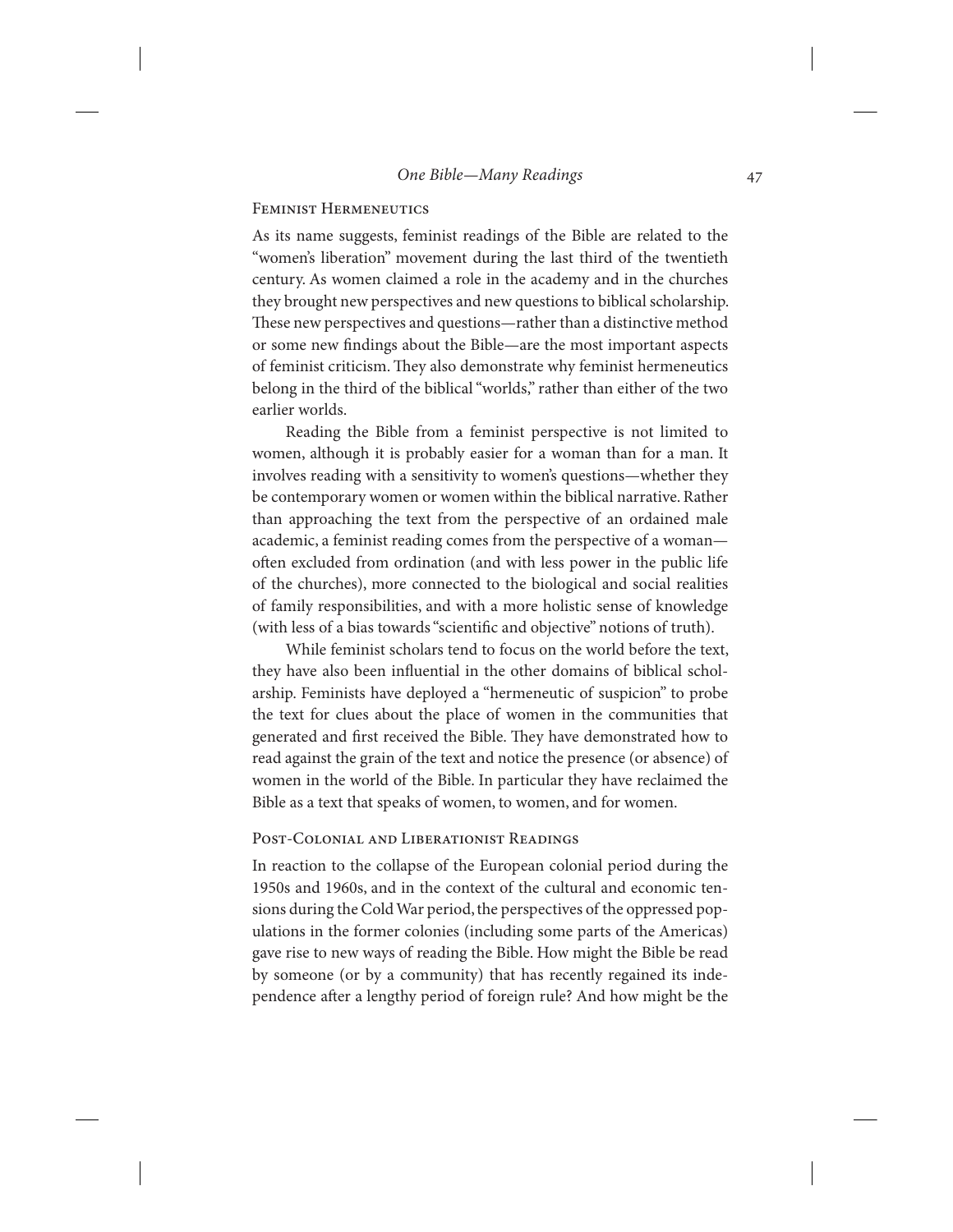Bible be read by an impoverished fringe dweller in Central America, or a Palestinian refugee in the Gaza strip?

Such readings are essentially postmodern engagements with the text, and they give considerable weight to the perspective (in this case, the social location) of the reader. They focus on what the Bible means for my own pressing questions now, rather than what the Bible meant to people in the past.

Palestinian liberationist readings of the Bible demonstrate this dynamic.<sup>21</sup> For a Christian Palestinian, the Old Testament represents a very difficult sacred text. It is sacred to them, but also to the Israeli Jews, whose perspective on the same text results in a very different reading. Rather than reject the OT texts that celebrate exodus from Egypt and the promise of the land, Palestinian Christians reclaim these texts and read them from the perspective of the dispossessed and the poor. Reading the Bible from their own situation becomes an act of empowerment and a source of hope.<sup>22</sup>

## Eco-Theological Readings

This is a very clear example of a contemporary social concern becoming a powerful influence on the reading of the Bible. When the Bible is read from an eco-theological perspective, attention is given to the way that the Bible deals with nature. In particular, an eco-theological reading will address the way that humans relate to the environment and our impact on the eco-system.

The Earth Bible project locates itself within postmodern approaches to the Bible with its self-description: "reading the Bible from

21. Palestinian Liberation Theology is especially associated with Naim Ateek, founder and director of the Sabeel Center in Jerusalem: http://www.sabeel.org.

22. Such liberationist readings of the Bible can also arouse fierce opposition. Some Jews and Christians have accused Naim Ateek of anti-Semitism and supersessionism because of his liberationist readings of the Easter story from a Palestinian perspective. In a Good Friday reflection in 2001 Naim Ateek related the Palestinian experience of suffering to the time that Jesus spent in the tomb, and encouraged his listeners to look forward to a future day of resurrection when they would emerge from the tomb to embrace life once again. In what strikes me as a serious failure to understood the metaphor at the heart of Ateek's sermon, this was seized upon by Zionists—both Jewish and Christian—as an accusation that the Jews had killed Jesus, and a suggestion that modern Israelis are "Christ-killers."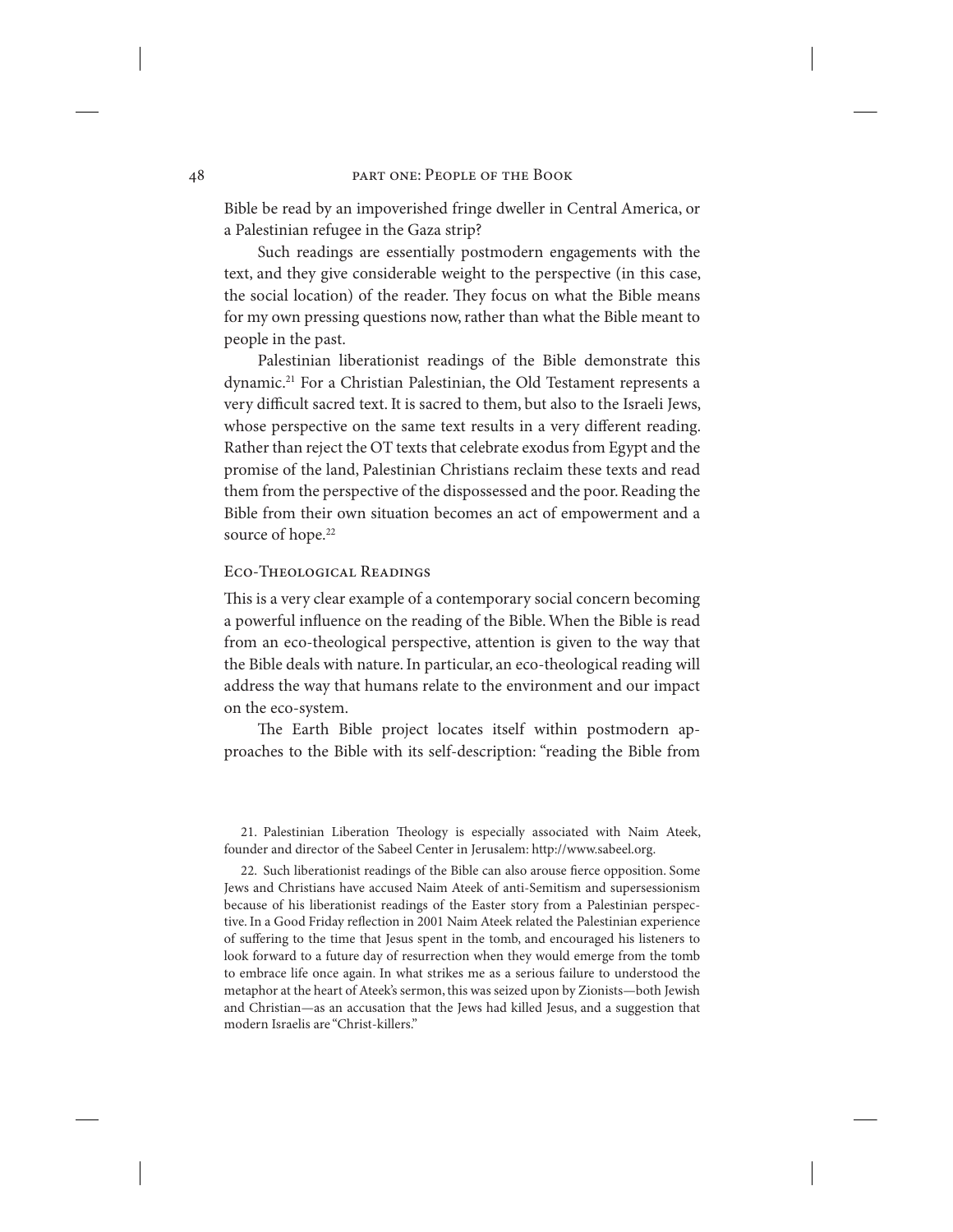the perspective of the Earth."23 Their Web site describes the basic aims of the project:

develop ecojustice principles appropriate to an earth hermeneutic for interpreting the Bible and for promoting justice and healing of Earth; publish these interpretations as contributions to the current debate on ecology, ecoethics and ecotheology; provide a responsible forum within which the suppressed voice of Earth may be heard and impulses for healing Earth may be generated.

The process adopted by the Earth Bible team is to explore "text and tradition from the perspective of Earth."24 While using a set of "ecojustice principles developed in consultation with ecologists," the project also adopts a hermeneutic of suspicion to identify where the Bible expresses "anthropocentric" rather than "geocentric" values.

# Confessional/Theological Readings

These more familiar ways of using the Bible are also best included in this third world. When the principal reason for a particular reading of the Bible is to affirm, explore, or proclaim the beliefs of the reader, we have an example of confessional or theological reading of the Bible. This is actually the most common way of reading the Bible outside the academy. It is the reason most people would read the Bible, and it lies at the heart of the way the Bible is used in worship.

There can be tension between this way of reading the Bible and almost every other approach that we have outlined. This tension is often felt very keenly by people encountering critical biblical scholarship for the first time. The deconstruction of traditional faith that seems to be part and parcel of biblical criticism runs counter to the ways that the Bible is used and revered in the churches.

While a confessional reading can be informed by any or all of the other approaches, it is often assumed—even unconsciously—that a confessional reading has a controlling stake in the process. When a reader approaches the Bible with a prior set of beliefs (about God, Jesus, the church, or even the Bible itself) that necessarily affects what the reader finds in the Bible. When the beliefs are accorded a very high status, this

<sup>23.</sup> http://www.webofcreation.org/Earthbible/earthbible.html.

<sup>24.</sup> Norman Habel has been one of the most creative writers in the field of ecotheology. His more recent titles include *Ecological Hermeneutics* (with Peter Trudinger) and *Inconvenient Text*.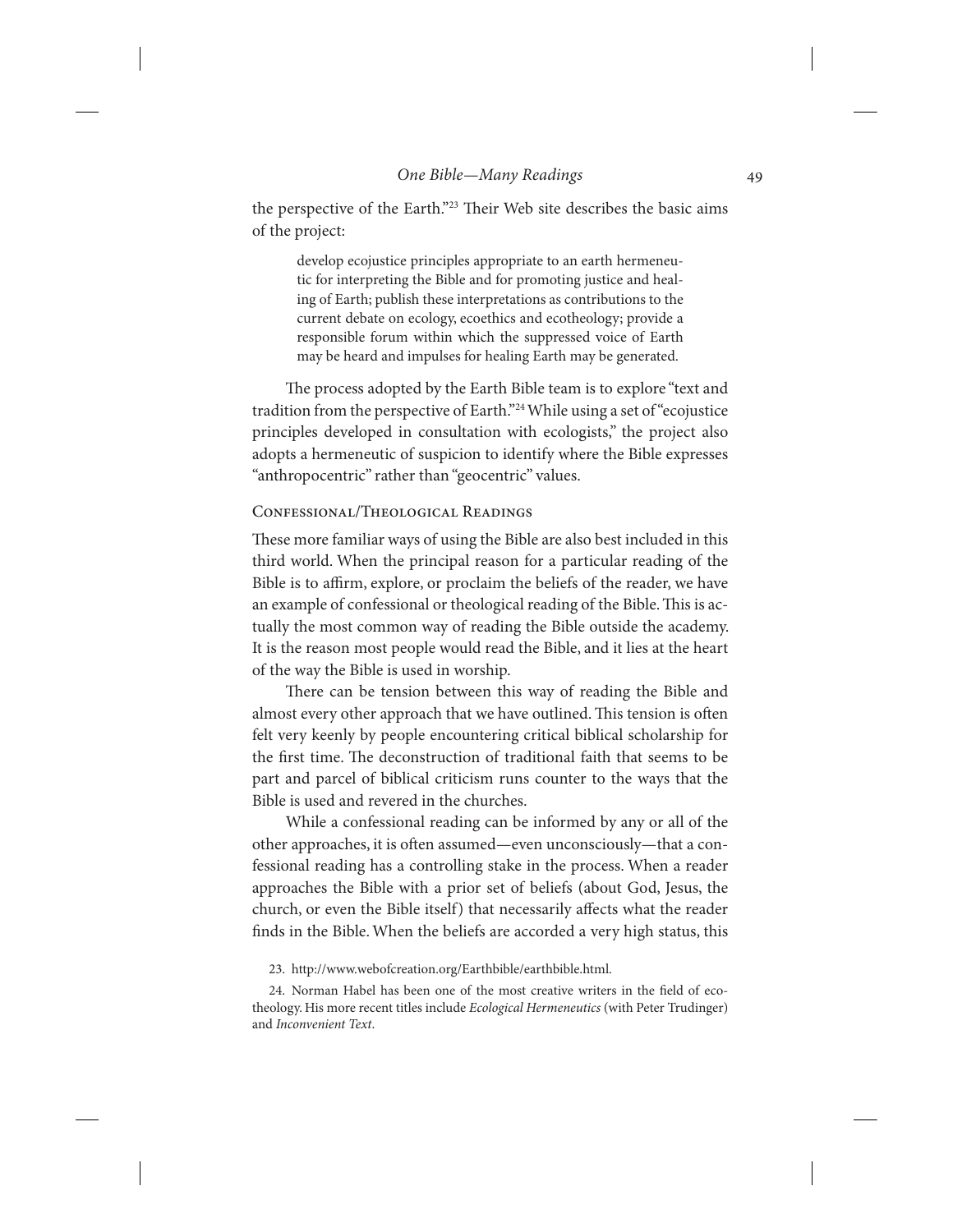can establish parameters within which the Bible is permitted to speak, but beyond which the Bible is silenced.

## Cameo: "Scribes Trained for God's Domain"

One of my favorite Bible texts is the brief parable of the scribe trained for God's domain. This item is only found in Matthew and almost certainly is not an authentic saying of Jesus, but it preserves an idea that was important to Matthew and his readers:

And he said to them, "Therefore every scribe who has been trained for the kingdom of heaven is like the master of a household who brings out of his treasure what is new and what is old." (Matt 13:52)

I especially like the way this verse is translated in the Scholars Version:

He said to them, "That's why every scholar who is schooled in the empire of Heaven is like some proprietor who produces from his storeroom treasures old and new." (Matt 13:52 sv)

This saying comes at the end of a series of parables gathered together in Matthew 13. It introduces the idea of the scribe or the religion scholar into a series of parables about the mysterious "kingdom of God" that seems to be have been at the center of Jesus's thought. Earlier parables in the series have used different occupational categories: a sower, a farmer and his slaves, a man planting mustard seeds, a woman kneading bread, someone finding buried treasure, a merchant, and fishermen.

The scribes usually appear in the tradition as opponents of Jesus. They are the religion graduates of their day, and mostly opposed the illiterate Galilean holy man who lacked any formal training or religious pedigree. But Matthew values traditional religious knowledge. To be capable of writing this Gospel, he must have enjoyed a scribal education himself. I like to think of this verse as a subtle signature by the author, as well as a challenging job description for myself as a modern "scribe" trained/schooled<sup>25</sup> to participate in the kingdom of God.

The phrase "kingdom of God" is also problematic. The usual English rendition of the underlying Greek words suggests a domain over which God rules (cf. the United Kingdom or the Hashemite Kingdom of

<sup>25.</sup> The Greek term means either "to become a disciple" or "trained as a disciple."